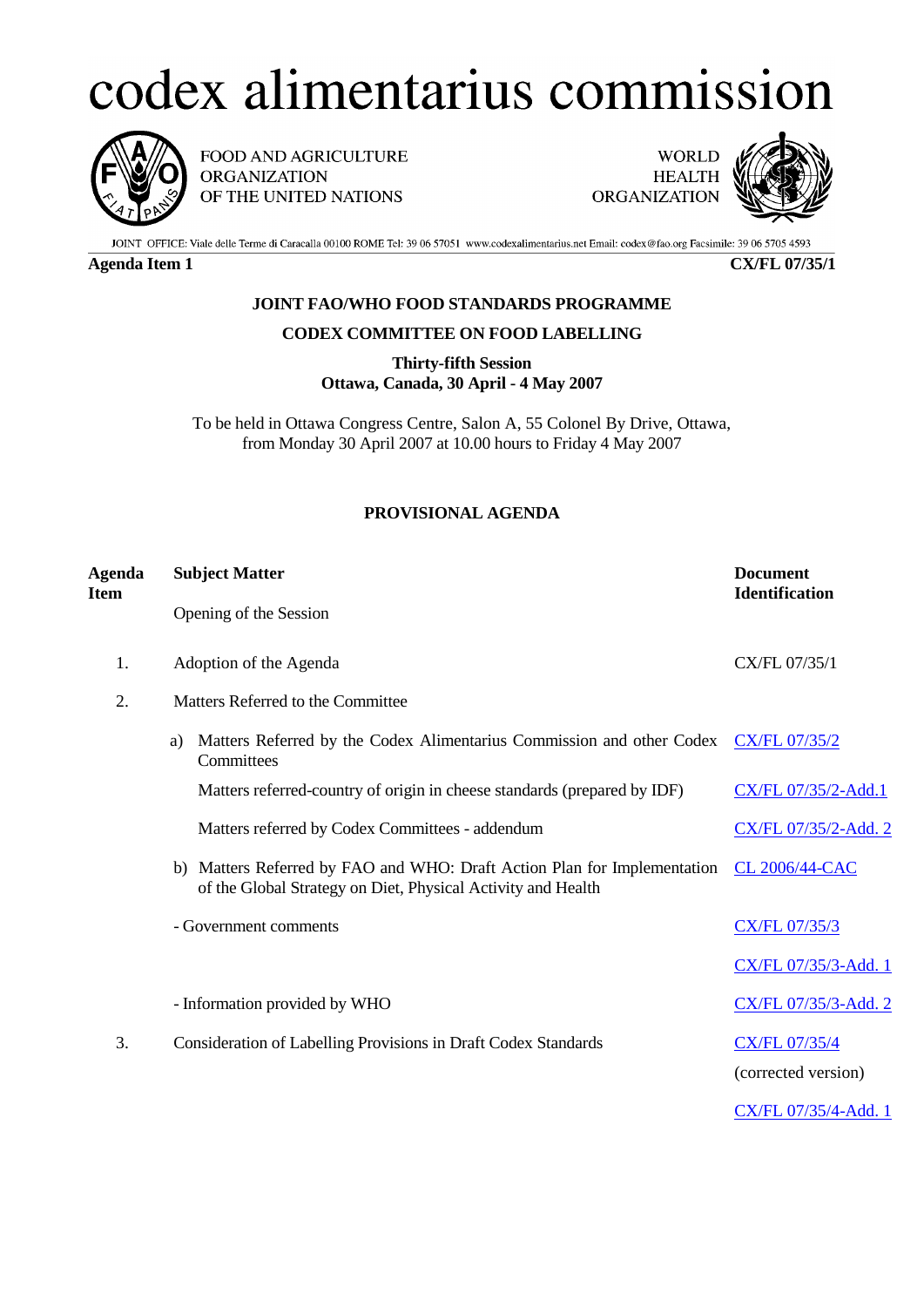l

| 4. | Guidelines for the Production, Processing, Labelling and Marketing of<br><b>Organically Produced Foods:</b>                                                                                                                                              |                                         |
|----|----------------------------------------------------------------------------------------------------------------------------------------------------------------------------------------------------------------------------------------------------------|-----------------------------------------|
|    | a) Draft Revised Annex 2:                                                                                                                                                                                                                                |                                         |
|    | - Table $3$ (part 1)                                                                                                                                                                                                                                     | CL 2006/49-FL <sup>1</sup>              |
|    | - Table $3$ (part 2)                                                                                                                                                                                                                                     | CL 2006/12-FL                           |
|    |                                                                                                                                                                                                                                                          | <b>ALINORM 06/29/22</b><br>Appendix III |
|    | - Governments comments at Step 6 on Table 3 (parts 1 and 2)                                                                                                                                                                                              | <b>CX/FL 07/35/5</b>                    |
|    |                                                                                                                                                                                                                                                          | CX/FL 07/35/5-Add. 1                    |
|    | b) Proposed Draft Revised Annex 2 : Table 1 (Natural Sodium Nitrate)                                                                                                                                                                                     | <b>ALINORM 06/29/22</b><br>Appendix IV  |
|    | - Government comments at Step 3                                                                                                                                                                                                                          | <b>CX/FL 07/35/6</b>                    |
|    |                                                                                                                                                                                                                                                          | CX/FL 07/35/6-Add. 1                    |
|    | c) Proposed Draft Amendment: Addition of Ethylene                                                                                                                                                                                                        | CL 2006/48-FL                           |
|    | - Government comments at Step 3                                                                                                                                                                                                                          | <b>CX/FL 07/35/7</b>                    |
|    |                                                                                                                                                                                                                                                          | CX/FL 07/35/7-Add. 1                    |
| 5. | Labelling of Foods and Food Ingredients Obtained through Certain Techniques<br>of Genetic Modification / Genetic Engineering:                                                                                                                            |                                         |
|    | a) Draft Amendment to the General Standard for the Labelling of Prepackaged<br>Foods (Draft Recommendations for the Labelling of Foods Obtained through<br>Certain Techniques of Genetic Modification / Genetic Engineering):<br>Definitions (at Step 7) | <b>ALINORM 05/28/22</b><br>Appendix III |
|    | b) Proposed Draft Guidelines for the Labelling of Foods and Food Ingredients<br>Obtained through Certain Techniques of Genetic Modification / Genetic<br>Engineering: Labelling Provisions (at Step 4)                                                   | <b>CX/FL 07/35/8</b>                    |
| 6. | Proposed Draft Amendment to the General Standard for the Labelling of<br>Prepackaged Foods: Quantitative Declaration of Ingredients                                                                                                                      | <b>ALINORM 06/29/22</b><br>Appendix VI  |
|    | - Government comments at Step 3                                                                                                                                                                                                                          | <b>CX/FL 07/35/9</b>                    |
|    |                                                                                                                                                                                                                                                          | CX/FL 07/35/9-Add. 1                    |
| 7. | Proposed Draft Definition of Advertising in relation to nutrition and health<br>claims                                                                                                                                                                   | CL 2006/31-FL                           |
|    | - Government comments at Step 3                                                                                                                                                                                                                          | <b>CX/FL 07/35/10</b>                   |
|    |                                                                                                                                                                                                                                                          | CX/FL 07/35/10-Add.1                    |
| 8. | Discussion Paper on Modified Standardized Common Names                                                                                                                                                                                                   | CX/FL 07/35/11                          |

<sup>1</sup> The CL reproduces Appendix II, ALINORM 06/29/22, returned to Step 6 by the 29<sup>th</sup> Session of the Commission